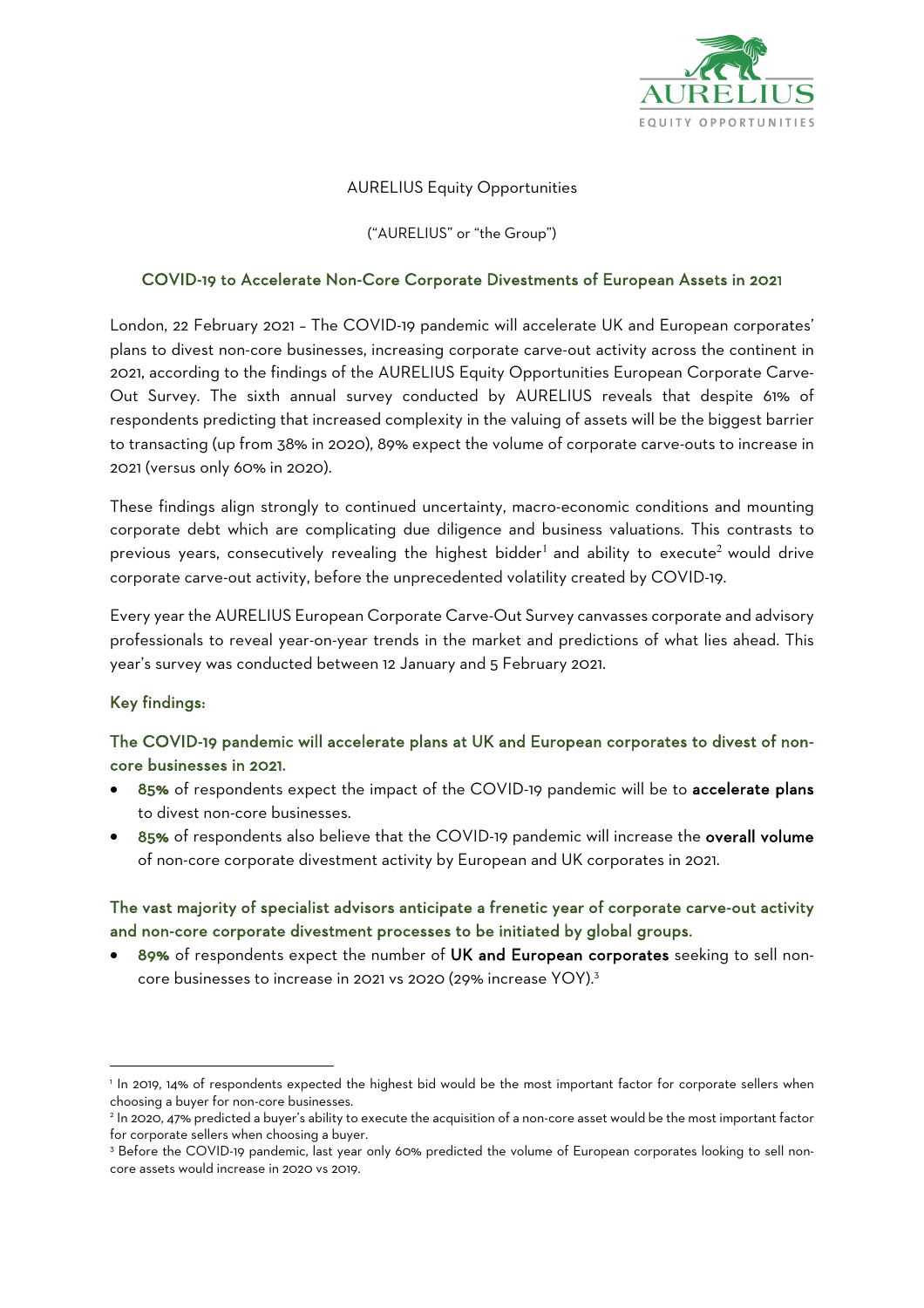

66% of respondents expect the number of corporates from outside Europe seeking to sell noncore European businesses to increase in 2021 vs 2020 (30% increase YOY). 4

The increased complexity of valuation will be the biggest barrier to transacting corporate carveouts, making the buyer's ability to execute even more important.

- 61% of respondents predict complexity in the valuation of assets will be the biggest barrier to the completion of successful divestments (versus only 38% in 2020).
- 84% of respondents expect a buyer's ability to execute an acquisition of a non-core asset will be the most important factor again this year for corporate sellers when choosing a buyer.

Matthias Täubl, CEO of AURELIUS, said: *"The collective insight of our investment and advisory network confirms that we are reaching a tipping point in the level of corporate divestment activity. COVID-19 continues to create uncertainty, despite the commencement of the vaccine roll-out, which will likely lead to an increase in and acceleration of deals, as corporates seek to shore up balance sheets and simplify their operations. The landscape is primed for special situations investors and there are strong carve-out and turnaround opportunities across Europe."* 

Tristan Nagler, UK Managing Director of AURELIUS, added: *"These findings have highlighted clear trends in corporate divestments, with the disruption of COVID-19 set to increase activity in 2021. The survey confirms much of what we have long been seeing at AURELIUS, as European and global corporates look to rationalise their portfolios after a year of government support. As an experienced special situations investor with a strong track record in complex carve-outs, we clearly see this moment as an opportunity."*

### Full report summary:

- The COVID-19 pandemic has shifted the paradigm and core imperatives of European and UK corporates in the sale of non-core businesses in 2021.
	- o Ranked in order of priority, the vast majority of respondents pointed to a need to refocus on core operations (92%), followed by a need for liquidity due to the pandemic (69%), and to reduce debt burden (38%).
- Record levels of corporate debt will spark a wave of non-core divestments in 2021, in part driven by the fallout of COVID-19.
	- o 76% of respondents agreed or strongly agreed that "*Record levels of UK and European corporate debt, in part driven by the Covid-19 pandemic, will drive UK and European corporates to divest non-core assets in 2021.*"

<sup>4</sup> Only 36% expected an increase in the number of corporates from outside Europe wanting to sell non-core European businesses in 2020 vs 2019.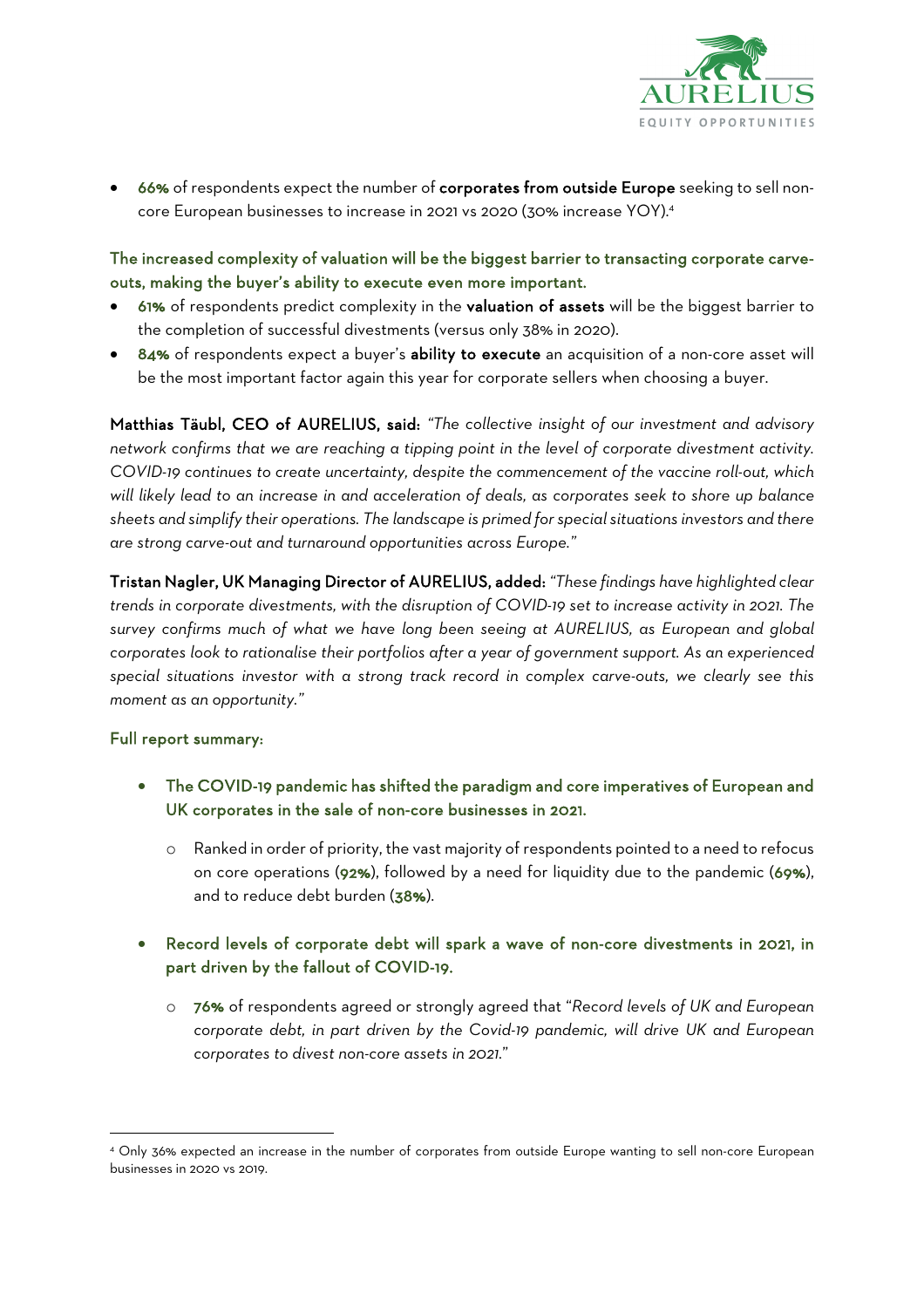

- o 68% of respondents also agreed or strongly agreed that "*There will be increased divestment of non-core businesses by UK and European corporates based in the countries most affected by the Covid-19 pandemic economically*."
- For the third consecutive year, respondents predicted the two sectors that would see the most sales of non-core assets in 2021 would be Industrials and Retail.
	- o Of the top two, more than three quarters of respondents identified Industrials, with only half selecting Retail as the sector likely to see the most carve-outs.
	- o Other sectors ranked included in order of likelihood after the top two were: Consumer, Business services, Food and Beverage, Energy, TMT, Financial Services, Healthcare, Pharma and Life sciences, and Other.
- Survey respondents clearly expected the UK market to see the most corporate disposals of non-core assets in 2021, with the Brexit trade deal becoming an important driver.
	- o 72% of respondents agreed or strongly agreed that "*Despite the Brexit trade deal, cross-border M&A will become more complex and difficult to execute with UK-EU divergence.*"
- Turnaround and special situations investors will be the most active buyers of non-core assets, backed by an ability to execute.
	- o 57% of respondents identified turnaround and special situations investors, versus only 26% traditional financial sponsors.5
	- o This could account for the 84% of respondents expecting a buyer's ability to execute as critical for sellers when choosing a buyer.
- End of COVID-19 support from government will lead to the divestment of non-core businesses.
	- o 60% of respondents agreed or strongly agreed that the winding down of government support initiatives launched in response to the COVID-19 pandemic will contribute to the divestment trend of non-core business disposals by UK and European corporates.
- Shareholder activism remains a key driver of corporate carve-out activity in Europe.
	- o 56% of respondents agreed or strongly agreed that shareholder activism will remain a key driver of corporate divestment activity (up from 49% in 2020).

### ENDS

<sup>5</sup> In 2020, 42% predicted traditional financial sponsors would be the most active buyers of European non-core corporate assets, with only 34% naming turnaround and special situations investors.